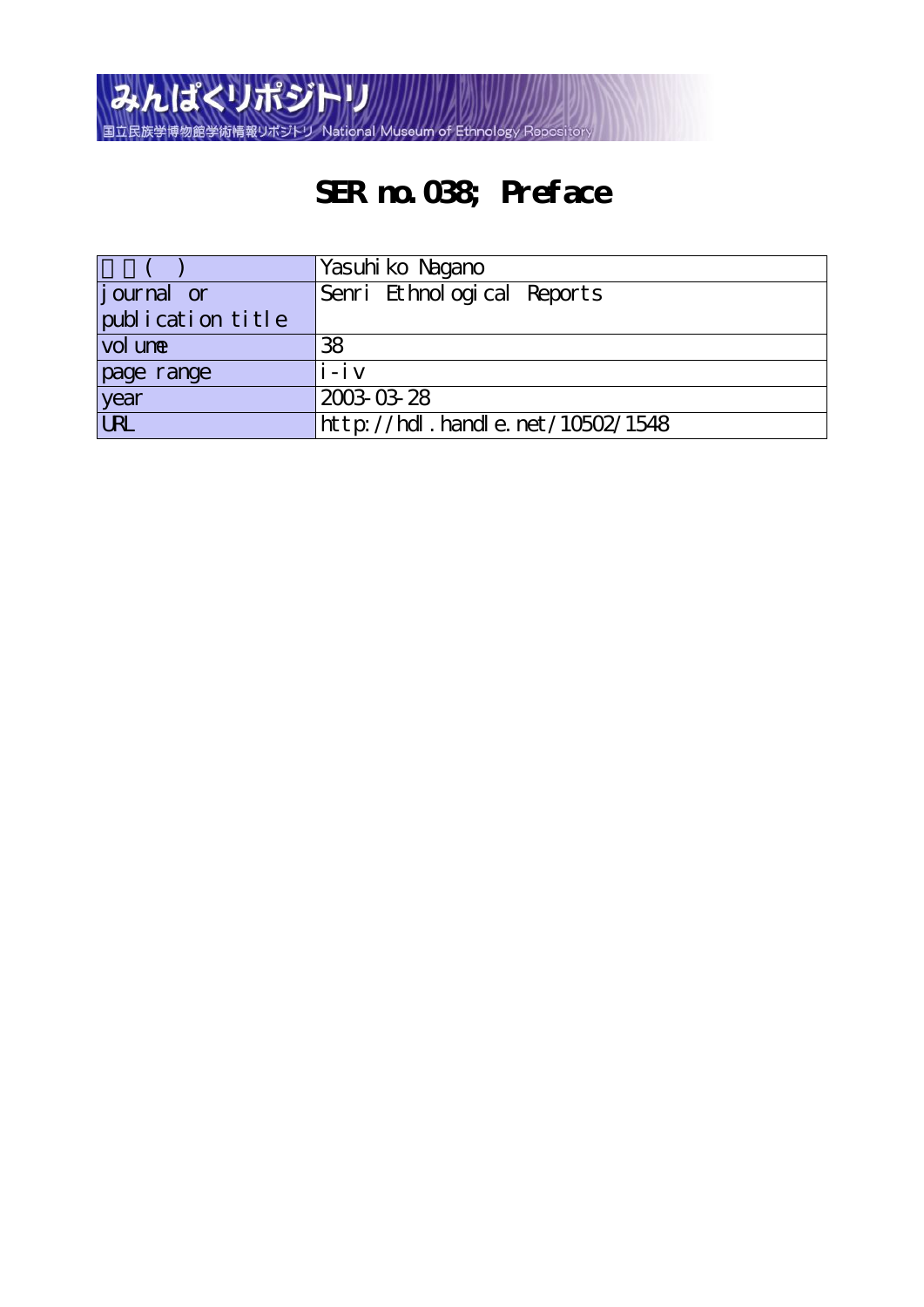# Preface

Yasuhiko Nagano

 This volume contains the results of our field research concerning Bonpo monasteries, herrnitages and people in Tibet and the Himalayas, supported by the Ministry of Education, Japan.

 Bon is one of the pre-Buddhist religions in Tibet. By the'term `pre-Buddhist' here I mean that it existed in Tibet before Buddhism was imported into the area and that it has survived till the present time. Although various definitions of Bon have been proposed, it could properly be said that, in Bonpo culture, we perceive something essential or basic, that has pervaded Tibetan culture from ancient times to the present day. Bon is therefore an important cultural substratum in Tibet.

 Unfortunately, however, the study of Bon culture has lagged far behind that of Buddhism. This tendency is salient all over the world, especially in Japan. To improve this situation, a Bon culture research project was launched in 1996 with funding for joint research from the National Museum of Ethnology, Japan, and a subsidy from the Ministry of Education for overseas survey. Most of these funds were allocated to the development of the groundwork for research, to a field survey of the actual conditions of Bon culture, to an interim symposium and to publication of our results.

The development of groundwork for research included the Bonpo Canon (the Kangyur and Katen texts, plus rare texts not included in the Kangyur or in the Katen), iconographical materials, F. W. Thomas' research notes on the Zhangzhung language kept in the British Library, and so on. An interdisciplinary symposium was held in the summer of 1999 at the National Museum of Ethnology, Osaka, and leading scholars from a wide range of fields attended it, presenting papers on various topics related to Bon religion. Those who participated in fieldwork for the research project were also invited to attend the symposium so that they could present their findings. Most of the papers read at the symposium were published in 2000. It is my hope that the publication of those papers has set a new standard in the study of Bon.

 The results of the field survey of the actual conditions of Bon eulture are presented in this volume. Such concrete and detailed descriptions of the Bonpo monasteries and people, based on extensive fieldwork, have never before appeared since the beginning of Tibetology, and it is my belief that this publication will prove to be a significant milestone for future studies of Tibetan culture.

In the autumn of 1995, Dr. Samten G. Karmay and I consulted together on how to carry out field research into the Bon religious establishments and drew up a carefu1 questionnaire. That framework is described in Dr. Samten Karmay's "Introduction".

i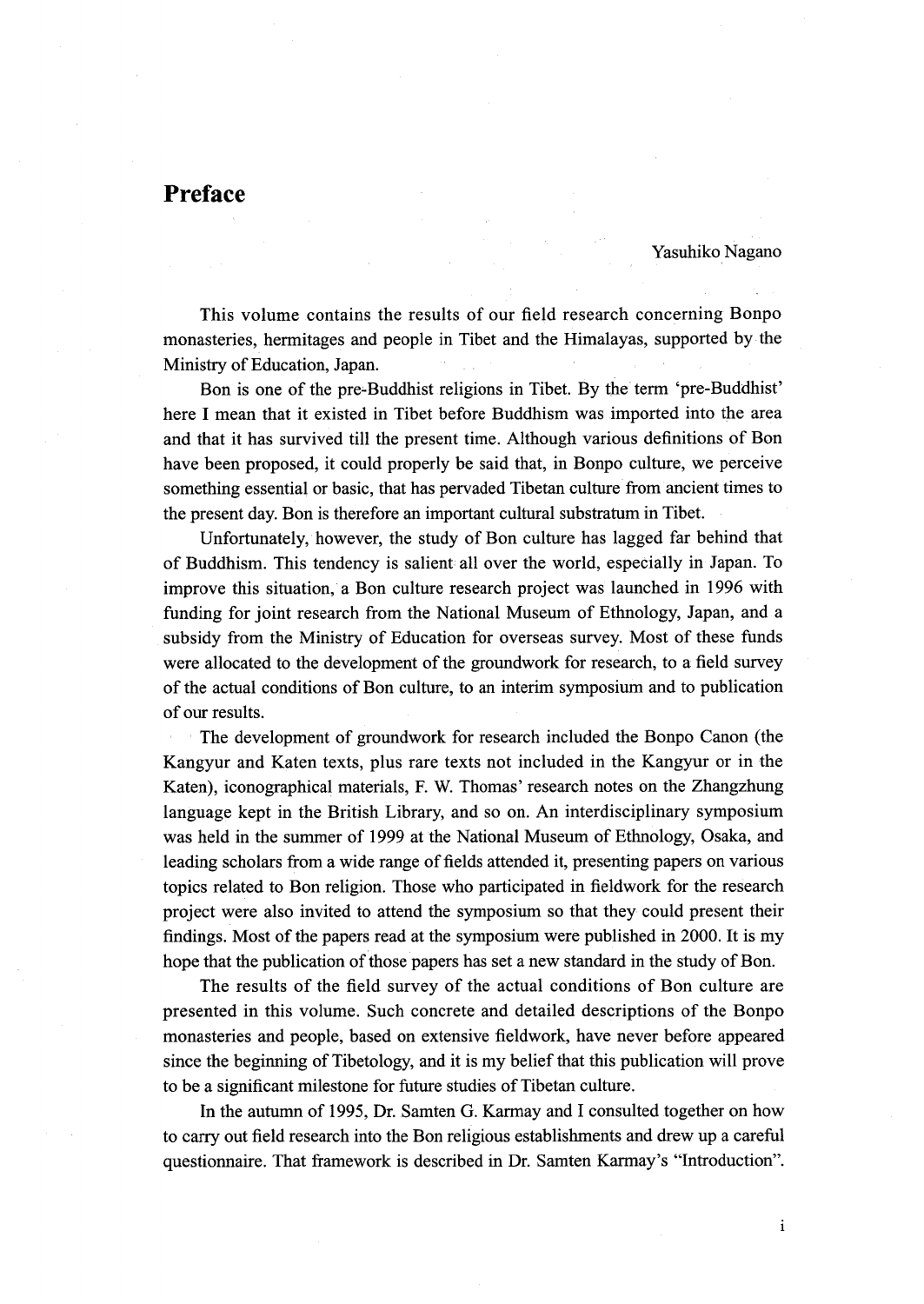Needless to say, the history and present conditions of monasteries, temples and hermitages are included. The framework also includes the exact location of each monastery and its economic state as well as its relationship to local society. Many monasteries involved do not in fact appear on maps and, even if they do, we often find discrepancies between the actual locations and their names. We determined, therefore, to locate the places by GPS measurement. The actual economic state of a monastery and its ties with the locality and/or the lay world have keenly interested scholars, but these matters are extremely difficult for non-Bonpos to approach.

 Five authors spent a lot of time and exerted themselves both academically and physically in doing fieldwork on each monastery. Many of monasteries are not easily accessible because of poor transportation; others are not constantly occupied by anyone and the authors had to make several trips to complete their fieldwork and obtain infbrmation. Almost all areas have been covered, but panicular parts of the southeastern TAR were left unstudied.

The field survey of the actual conditions of Bon culture was conducted in TAR, Tibetan areas in China, India and Nepal. Thanks to the positive support of the China Center for Tibetan Studies, Beijing, the Tibet Academy of Social Sciences, Lhasa, and the Triten Norbutse Bonpo Educational Centre, Kathmandu, many valuable descriptions were collected, previously unknown to scholars. Without their generous consideration, this volume would never have seen the light of day.

 After several rounds of editing, the descriptions included in this volume have come to be of great use to students of Tibetan culture.

 I would like to offer my deepest gratitude to the Ministry of Education, Japan, and the National Museum of Ethnology, my present working place, for their continued support of this project.

The following is a list of publications issued or soon to be issued in the same series as this volume (Senri Ethnological Reports):

# Bon Studies 1

Mandalas of the Bon Religion

Editors: Tenzin Namdak, Musashi Tachikawa and Yasuhiko Nagano

#### Bon Studies 2

New Horizons in Bon Studies Editors: Samten G. Karmay and Yasuhiko Nagano

# Bon Studies 3

New Research on Zhangzhung and Related Himalayan Languages Editors: Yasuhiko Nagano and Randy LaPolla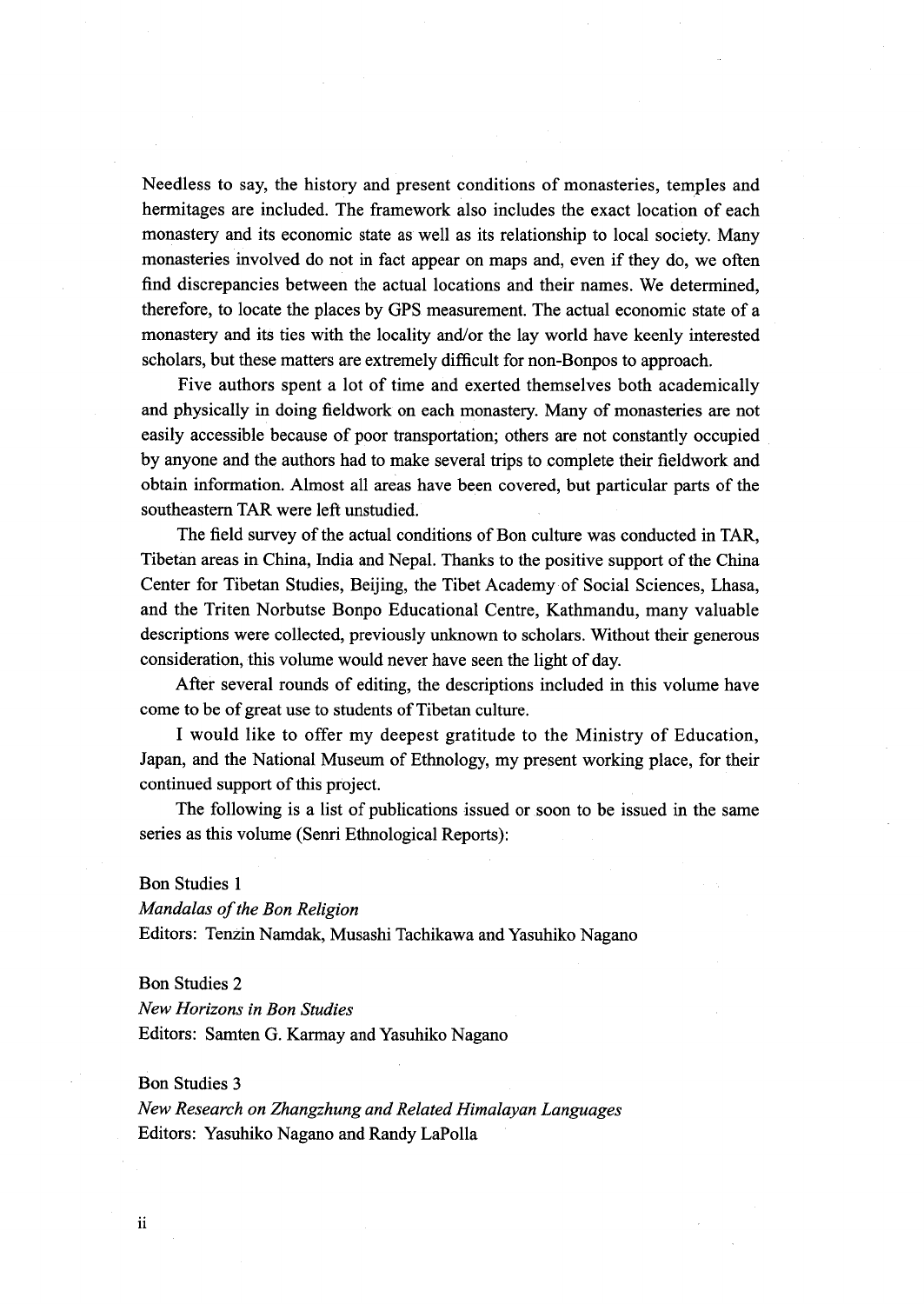#### Bon Studies 4

A Catalogue of the New Collection of Bonpo Katen Texts Editors: Samten G. Karmay and Yasuhiko Nagano

# Bon Studies 5

A Catalogue of the New Collection of Bonpo Katen Texts --- Indices Editors: Samten G. Karmay and Yasuhiko Nagano [A revised version of Bon Studies 4 and 5 is available on CD-ROM.]

# Bon Studies 6

The Call of the Blue Cuckoo Editors: Samten G. Karmay and Yasuhiko Nagano

Bon Studies 7 The present volume

# Bon Studies 8

A Catalogue of the Bonpo Kangyur (tentative title)

Editors: Per Kvaerne, Dan Martin, Namgyal Nyima, Tsering Thar, Dondrup Lhagyal, Tseyang Changngoba, Donatella Rossi and Yasuhiko Nagano

# Bon Studies 9

The Khyungpo Collection of Bonpo Thangkas (tentative title) Editors: Musashi Tachikawa, Per Kvaerne, Tenzin Namdak and Yasuhiko Nagano

Bon Studies 10 Research Notes on the Zhangzhung Language (tentative title) Author: F. W. Thomas Editors: Tsuguhito Takeuchi, B. Quessel and Yasuhiko Nagano

Bon Studies 11 The Bon Tradition in Gyalrong Editors: Samten G. Karmay and Yasuhiko Nagano

Bon Studies 12

The Amdo Rebkong Collection of Bonpo Thangkas (tentative title) Editors: Alag Bongya, Musashi Tachikawa and Yasuhiko Nagano

It should also be noted that Saujanya Publications, Delhi, have generously offered a reprint plan and that this publisher has already reprinted Bon Studies 1. Since this series is a governmental publication and its circulation is rather limited,